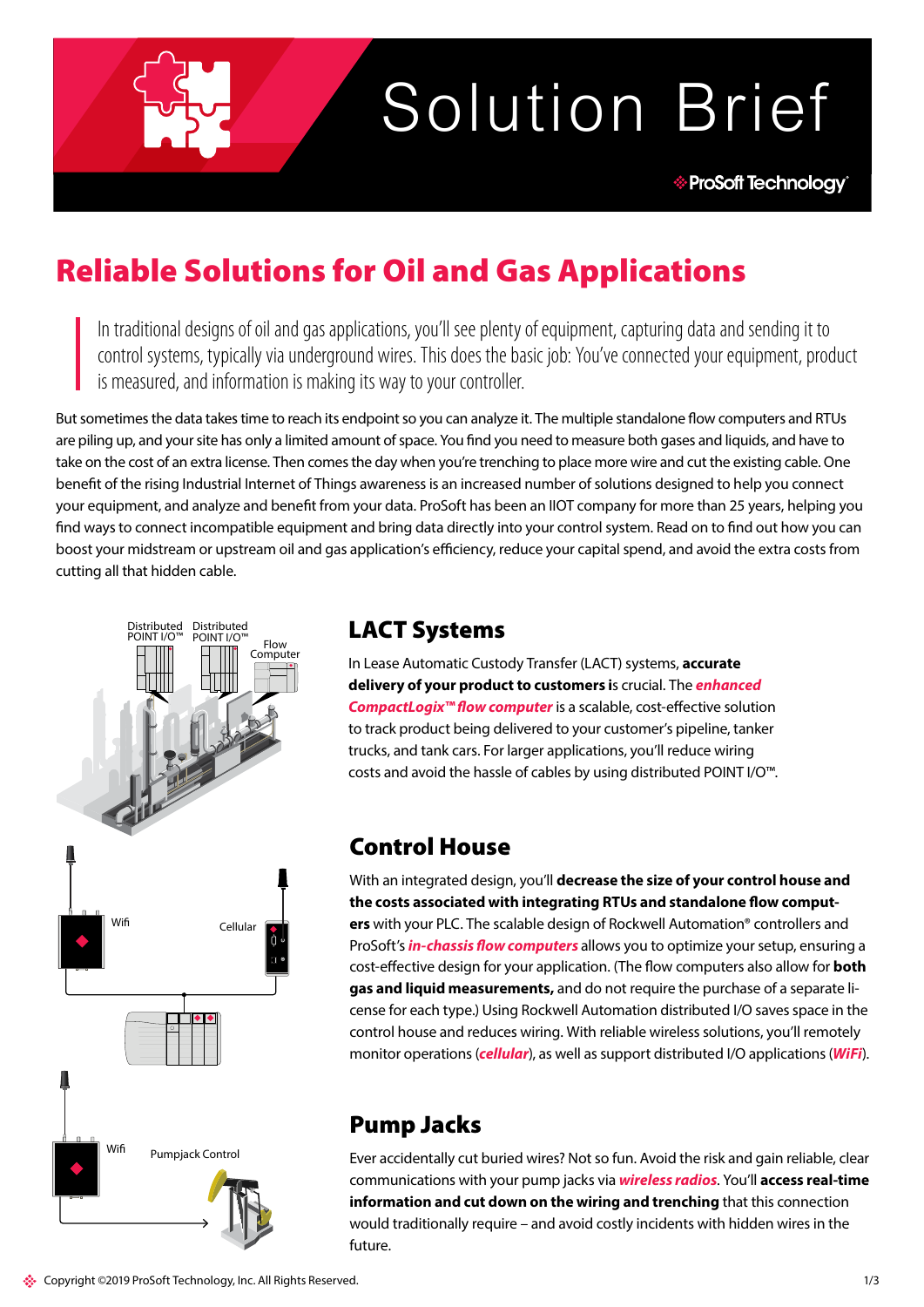## *Reliable Solutions for Oil and Gas Applications continued*



## Wellheads and Separator Monitoring

Need to monitor your wellheads and separators – but they're all over your site? By deploying distributed POINT I/O and *[Modbus®](https://www.prosoft-technology.com/Landing-Pages/Protocol/Modbus-and-Modbus-TCP-Protocol)  [modules](https://www.prosoft-technology.com/Landing-Pages/Protocol/Modbus-and-Modbus-TCP-Protocol)*, you'll **reduce long wire runs from far-flung equipment to the control house.** If your system doesn't need Analog I/O, ProSoft's EtherNet/IP™ to Modbus gateway is also a costeffective avenue for getting Modbus data to your controller. With *reliable wireless solutions*, you'll eliminate extra network wiring.



## Remote Access

Need to monitor an oilfield but not looking forward to traveling there on a regular basis? With [ProSoft Connect](http://www.prosoft-technology.com/Landing-Pages/Connect), you can s**ecurely monitor and troubleshoot your remote equipment from anywhere in the world, reducing your support travel budget** and optimizing your resources. Virtual Lockout-Tagout™ keeps your people and equipment safe.

## Summary

With a streamlined site thanks to integrated flow computers and reliable wireless solutions, you can increase available space and decrease your capital spend, while ensuring your operation remains scalable.

Enabling secure remote access to your equipment can save you and your team time and reduce your support travel expenses. Connecting your oil and gas application's equipment can also bring actionable data to the forefront, helping you gain value from the IIOT.

*[Contact us](http://www.prosoft-technology.com/About-Us/Contact-Us/Contact-Form)* to learn more!

## Case studies

## [Coordinating oil transfers – via Ethernet radios](http://www.prosoft-technology.com/insights/application-stories/Coordinating-oil-transfers-in-Brazil-via-Ethernet-radios)

In Brazil, three vessels are handling offshore transfers of crude oil from one to another, requiring precise coordination. With ProSoft's Frequency Hopping Ethernet radios, the company has deployed a telemetry system that ensures reliable communications in a scalable setup. *[Read more](http://www.prosoft-technology.com/insights/application-stories/Coordinating-oil-transfers-in-Brazil-via-Ethernet-radios)*

## [Keeping O&G electrical systems cool with cellular gateways](http://www.prosoft-technology.com/insights/application-stories/Keeping-electrical-systems-cool-while-reducing-maintenance-costs)

An oil and gas company was trying to ensure the cooling of packaged electrical equipment at a Kazakhstan location. Via the SMS feature in ProSoft's Industrial Cellular Gateway, the company was able to be notified about the equipment's status, and then remotely connect to the PLC and troubleshoot any issues. *[Read more](http://www.prosoft-technology.com/insights/application-stories/Keeping-electrical-systems-cool-while-reducing-maintenance-costs)*